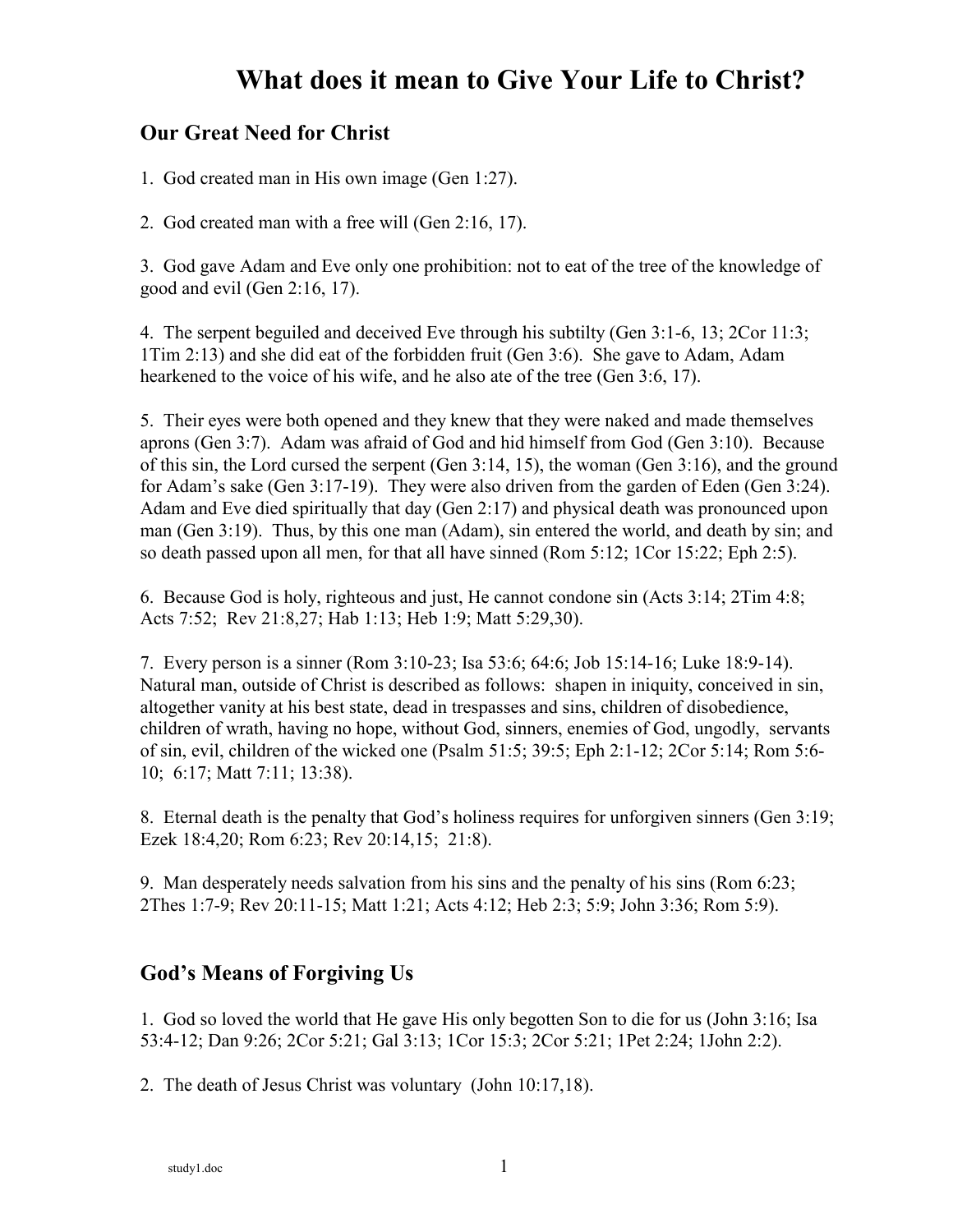3. The death of Jesus Christ was for the whole world (Jn 1:7; 3:16; 7:37; 12:32; 2Cor 5:14; Heb 2:9; 1John 2:2; Rev 22:17). It is God's will that all men be saved (1Tim 2:4, 6; 4:10; 2Peter 3:9).

4. The death of Jesus Christ is the only basis for God's forgiveness (John 3:16, 18, 36; 10:1; 14:6; Eph 1:7; Gal 2:21; Acts 4:12; 1Jn 5:10-12; 1Tim 2:5).

5. In view of the death of Jesus Christ, man's efforts to save himself by his own righteousness and works are rejected by God (Eph 2:8,9; Rom 4:4,5; 10:3; 11:6; Titus 3:5; Isa 64:6; Phil 3:9; Gal 2:21; 6:14).

6. Based on Jesus Christ's atoning death and resurrection, God offers eternal life as a free gift to all who will receive it (Rom 5:18; 6:23; John 3:16; John 1:12).

7. God has sent His Holy Spirit into the world to reprove the world of sin, righteousness, and judgment, and to testify of Jesus (John 15:26; 16:7-14).

### **Our Responsibility to God**

1. Man's responsibility is to receive God's free gift of eternal life by believing on Jesus Christ (John 3:16,18,36; 6:47; 11:26; 20:31; Acts 16:31; Rom 4:5; 1John 5:5).

2. True saving faith is belief in Jesus with all one's heart (Rom 10:9,10; Acts 8:37; Luke 24:25; Rom 6:17)--not mere intellectual assent to some facts about Christ (Luke 18:9-14). This type of faith speaks of trusting in Jesus Christ (Rom 15:12; 2Cor 3:4; Psalm 32:10).

3. True belief in Christ involves repentance--a change of mind about sin and Christ (Luke 13:3; 18:9-14; Acts 17:30).

### **After a Person Believes on Christ**

1. Once a person believes on the Lord Jesus Christ, God then deals differently with that person than He did before that person believed (1Cor 11:31,32; Heb 12:6-8; Matt 13:38: Eph 2:3; 5:6; Col 3:6; Matt 23:15; Jn 8:44). Through the Lord Jesus Christ, a new relationship with God has been established. The believing sinner has become a child of God (Gal:3:26; Jn 1:12; 1John 3:2) and a partaker of the divine nature (2Pet 1:3,4). Having believed on the Lord Jesus Christ, the sinner is said to have been born again  $($ Jn 3:3,7,16,36; 1Pet 1:23), accepted (Eph 1:6), saved (1Cor 1:18;  $2Tim 1:9$ ; Titus 3:5), reconciled ( $2Cor 5:18$ ; Col 1:21), redeemed (1Pet 1:18), quickened (Eph 2:1,5), sealed by the Holy Spirit (Eph 1:13; 4:30), baptized by the Holy Spirit (1Cor 12:13; Gal 3:27), indwelled by the Holy Spirit (Jn 7:38,39; 1Cor 3:16; 6:19), forgiven (Eph 4:32; Col 2:13; 1Jn 2:12), justified (Acts 13:39; Rom 3:24; Gal 3:24), delivered from the power of darkness (Col 1:13), translated into the kingdom of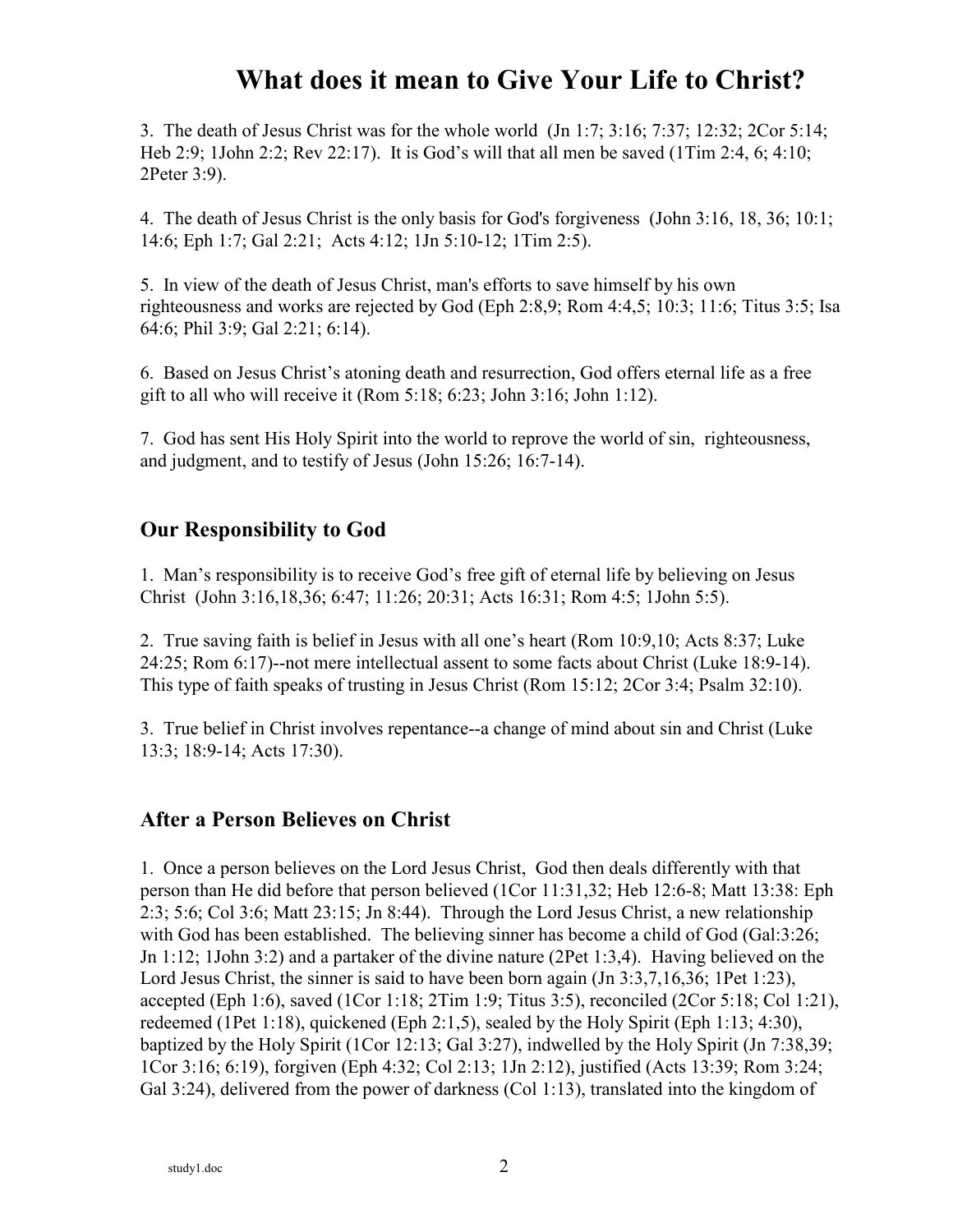God's dear Son (Col 1:13). He has passed from death unto life (John 5:24; 1Jn 3:13), God's righteousness is imputed to him (Rom 4:1-9), and his faith is counted for righteousness (Titus 3:5; Rom 4:4,5; 10:3,4). After conversion, the believer's Father-Son RELATIONSHIP with God is unaffected by the believer's conduct, as it is based completely on the substitutionary death of the Lord Jesus Christ--not of works lest any man should boast. However, as a child of God, sin does affect the Christian's FELLOWSHIP with God, as discussed in 1John chapter 1. God demands purity and obedience from his children. The believer is to avoid sin (1Jn 2:1) by enduring temptation (James 1:12; 1Cor 10:13). When the believer does sin, he is to confess his sins (1Jn 1:9) in order to restore the fellowship with his heavenly Father which has been broken (1Jn 1:3-9). Chastisement is certain for the believer who disobeys God and refuses to judge himself by confessing his sins to God (1Cor 11:31,32; 1Jn 1:9). Although there are several reasons the child of God is motivated to live in obedience to his Father's will after his salvation, one of the most compelling is the believer's love for the Lord and gratitude for the Lord's goodness (Matt 22:37; 1Jn 5:3; Rom 12:1,2; Psalm 107:31; 2Cor 5:14).

2. After conversion, the believer is able to walk in fellowship with God and experience an abundant life in Christ (John 10:10). To His faithful children, God gives blessings such as joy (John 16:24; Acts 13:52), happiness (Prov 16:20), peace (Phil 4:7), wisdom (Prov 9:10), temperance (Gal 5:23), purpose (Isa 43:7; Gal 2:20, Phil 3:14) power (2Tim 1:7), answered prayers (John 14:13,14); assurance of eternal life (1John 5:13), spiritual discernment of truth versus error (2Tim 3:16 with 1Cor 2:14; John 8:47), direction and guidance (John 10:27; 16:13; Rom 8:14), spiritual maturity (Matt 4:4; Heb 5:12-6:1), identification and resistance of sin (Psalm 119:9-11; Gal 5:16), character development (Gal 5:22-26), and good relationships with others (Rom 12:10; 2Cor 6:14-17; Psalm 1:1-4; Prov 22:6).

3. Once a person becomes a child of God, he is to abound in good works (1Cor 15:58; Matt 5:16). Good works are the RESULT or FRUIT or EVIDENCE of salvation (James 2:17-20; Matt 7:14-20; Eph 2:8-10; Tit 3:5-8)--not the MEANS of salvation (Eph 2:8-10; Rom 4:1-6). God has promised in His word to reward believers for their good works/labour (1Cor 3:8; Matt 16:27). God gives certain rewards to believers during their life on earth (1Tim 5:17,18; 1Cor 9:16-18; Matt 6:6), but ultimately, God rewards believers after this life is over and specifically at Christ's coming (Matt 16:27; Luke 6:23; Rev 11:18;22:12). The scriptures do not say that God will reward all believers the same, but EVERY MAN ACCORDING TO HIS WORKS. It is possible to receive a full reward (Ruth 2:12; 2Jn 2:12), and it is possible to lose one's reward (Matt 10:42; 1Cor 3:14,15).

4. The Lord Jesus Christ is coming again to receive His believers and complete their salvation (John 14:3; Heb 9:28; Rom 8:23-25). When the Lord returns, He will change all believers' bodies and fashion them like unto His glorious body (Job 19:25; 1Thes 4:16, 17; 1Cor 15:35-57; Phil 3:20, 21; 1John 3:2; Rom 8:23, 29). At Christ's coming, the dead will rise first and then we which are alive and remain will be caught up together with them in the clouds to meet the Lord in the air, and so shall we ever be with the Lord (1Thes 4:16-18). Every believer will give account of himself to God for his works (1Cor 3:11-15; 2Cor 5:10; Rom 14:10). Christ will reward each believer according to his works (1Cor 3:8, 13-15; Matt 10:41, 42; 16:27; 2John 1:8; Rev 11:15-18; 22:12).